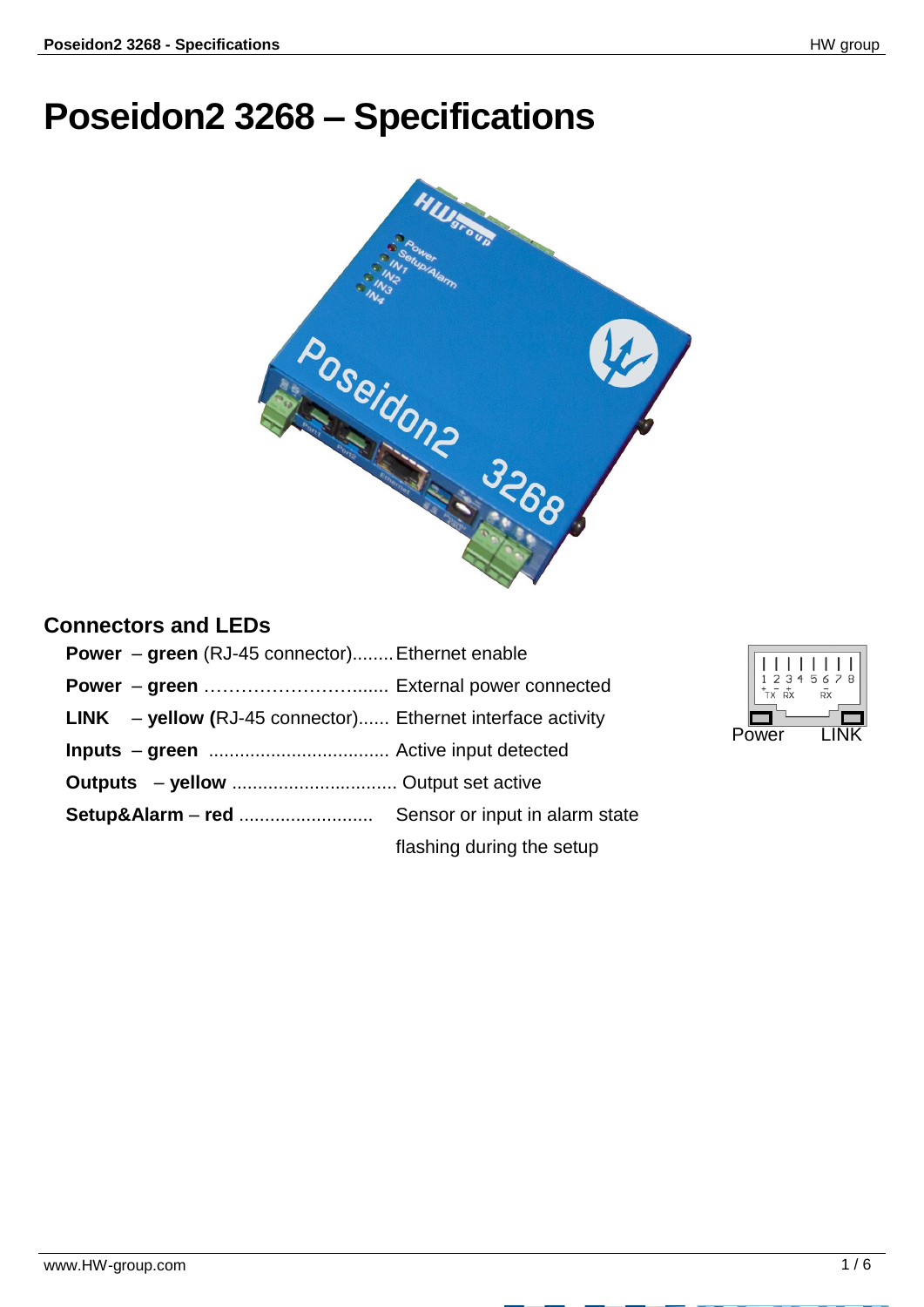## **Parameters**

- **Ethernet**: RJ45 100BASE-Tx/100 Mbps
- **Communication**: WEB, SNMP, XML, SMTP, netGSM, Modbus/TCP, HWg-PUSH
- **2 sensor inputs:** RJ11 ports for connecting HW group 1-Wire probes (including 1-Wire UNI)
	- o **Up to 8 connected sensors in total** (using T-Box splitter or daisy-chained sensors)
- **4 digital inputs:** Dry contact inputs (voltage-free)
- **2 relay outputs:** Low voltage relay outputs NO/NC
- **Configuration DIP switches**
	- o DIP1: Restores factory defaults when 3x toggled within 5 seconds after power up
	- o DIP2: Prevents configuration changes lock
- **Device features**
	- o **Alarm** when a preset threshold is exceeded
	- o **Remote monitoring** of input states and temperature/humidity sensors
	- o **Logging of values:** Internal flash memory, can store 250 000+ values
- **Power supply:** +9-30V / 250 mA
- **Dimensions:** 100 x 94 x 25 [mm] (H x W x D) / 260 g
- **LED indicators:** Power, LINK, STATUS, ALARM, INPUTS, OUTPUTS

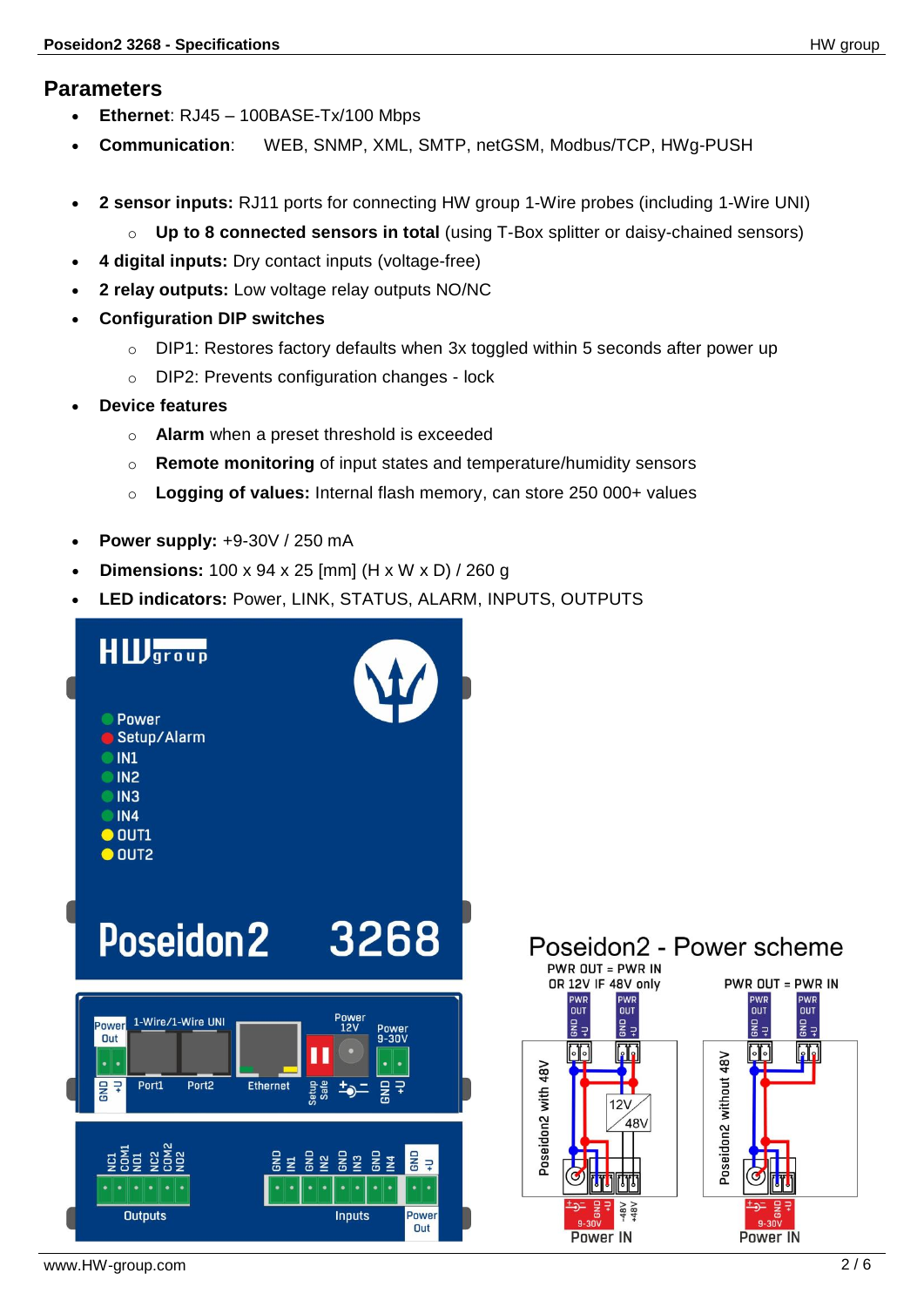| <b>ETHERNET</b>              |                                                                                       |  |
|------------------------------|---------------------------------------------------------------------------------------|--|
| Interface                    | RJ45 (100BASE-Tx) - 10/100 Mbps network compatible                                    |  |
| Supported protocols          | IP: ARP, TCP/IP (HTTP, NTP, SMTP, netGSM, HWg-PUSH), UDP/IP (SNMP)                    |  |
| <b>SNMP</b> compatibility    | Ver.1.00 compatible, partial ver.2.0 implementation                                   |  |
|                              |                                                                                       |  |
| <b>SENSORS</b>               |                                                                                       |  |
| <b>Type</b>                  | HWg original accessories: 1-Wire & 1-Wire Uni                                         |  |
| Connector                    | RJ11 (1-Wire Bus) 2x                                                                  |  |
| <b>Sensors</b>               | Up to 8 sensors in total (temperature + humidity combo sensors count as 2 sensors)    |  |
| Sensor distance              | Up to 60m                                                                             |  |
|                              |                                                                                       |  |
| DRY CONTACT INPUTS           |                                                                                       |  |
| Port                         | 11, 12, 13, 14                                                                        |  |
| <b>Type</b>                  | Digital Input (supports NO/NC Dry contact)                                            |  |
| Sensitivity                  | 1 (On) = $0-500 \Omega$ (Right pin on the terminal block can be connected to 12V GND) |  |
| Max. distance                | Up to 50m                                                                             |  |
|                              |                                                                                       |  |
| <b>OUTPUTS</b>               |                                                                                       |  |
| Port / type                  | OUT1, OUT2 / Relay contacts (NC-COM-NO)<br>60V AC/DC                                  |  |
| Max. voltage<br>Max. load    | Max 1A, up to 60VA/24W (0.5A/48V)                                                     |  |
| <b>State</b>                 | Power up state (no state restart memory)                                              |  |
|                              |                                                                                       |  |
| <b>POWER input</b>           |                                                                                       |  |
| Port                         | POWER 9-30V DC                                                                        |  |
| <b>Type</b>                  | Main device power input (typically 250 mA)                                            |  |
|                              | Jack (barrel, inner 2.5 mm outer 6.3 mm),                                             |  |
| Connector                    | <b>Terminal Block</b>                                                                 |  |
|                              |                                                                                       |  |
| <b>POWER output</b>          |                                                                                       |  |
| Voltage                      | Power Out = Power IN (9-30V)                                                          |  |
| Current                      | Max. 150mA                                                                            |  |
| Connector                    | 2x Terminal Block                                                                     |  |
|                              |                                                                                       |  |
| <b>LED Status indicators</b> |                                                                                       |  |
| POWER (RJ45 + top)           | Green - power OK (top), Ethernet enable (RJ45)                                        |  |
| LINK & Activity (RJ45)       | Yellow - Ethernet connectivity                                                        |  |
| Setup / Alarm                | Red                                                                                   |  |
| Input                        | Green                                                                                 |  |
| Output                       | Yellow                                                                                |  |
|                              |                                                                                       |  |
| <b>DIP SWITCH</b>            | $ON = RS-232$ Setup mode over serial port (RS-232 mode only)                          |  |
| DIP1: Setup                  | Load defaults: Set ON, power-up device, toggle 3 times during first 5 seconds to load |  |
|                              | defaults                                                                              |  |
|                              | $ON = Security$ mode - remote configuration disabled                                  |  |
| <b>DIP2: Security</b>        | OFF = Non-secure mode - remote configuration enabled                                  |  |
|                              |                                                                                       |  |
| <b>Physical parameters</b>   |                                                                                       |  |
| Temperature range            | Operating: -30 to +85 °C (+14 to +150 °F) / Storage: -35 to +85 °C (-13 to +185 °F)   |  |
| Dimensions / Weight          | 100 x 94 x 25 [mm] (H x W x D) / 260 g                                                |  |
| <b>EMC</b>                   | FCC Part 15, Class B, CE - EN 55022, EN 55024, EN 61000                               |  |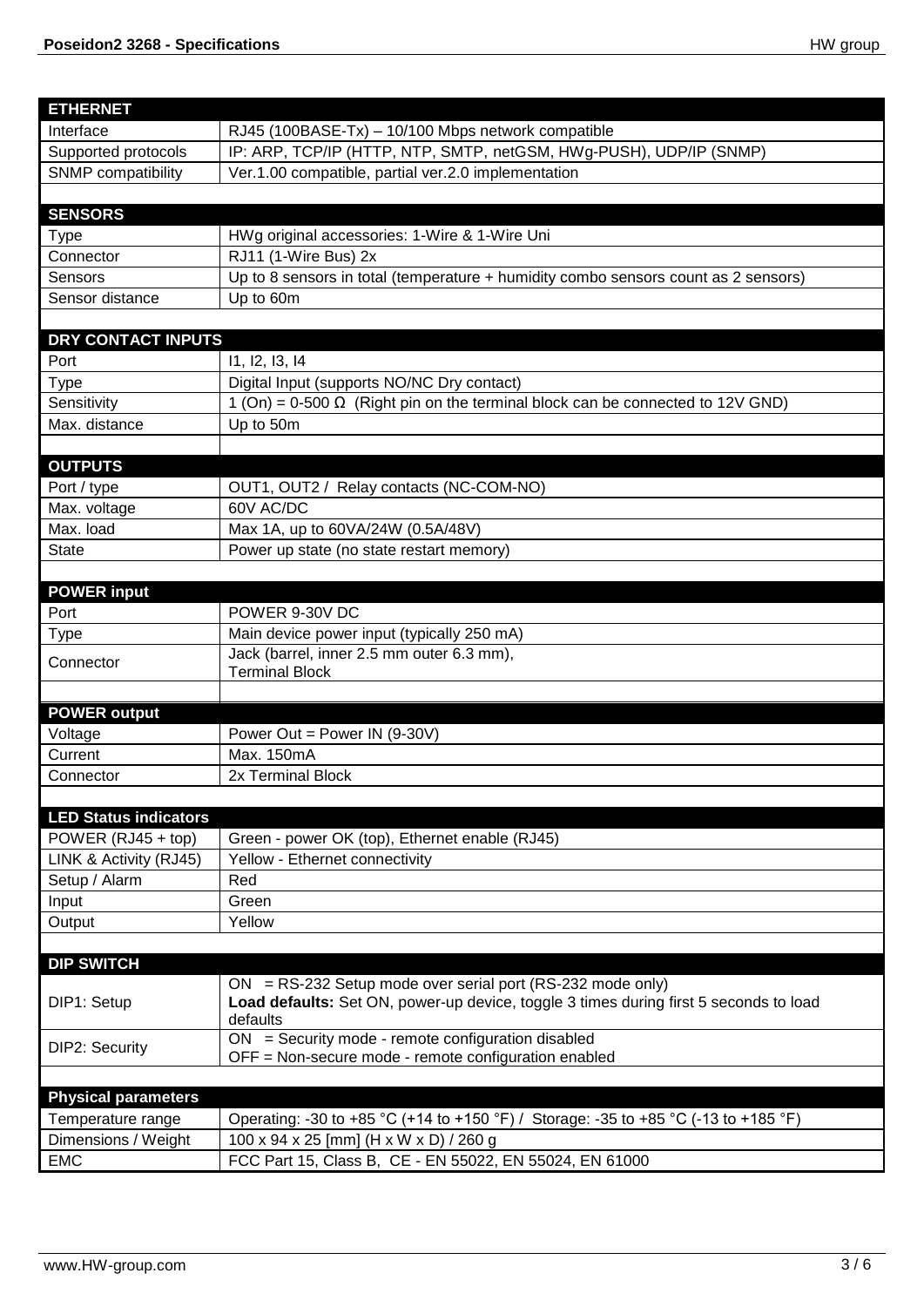